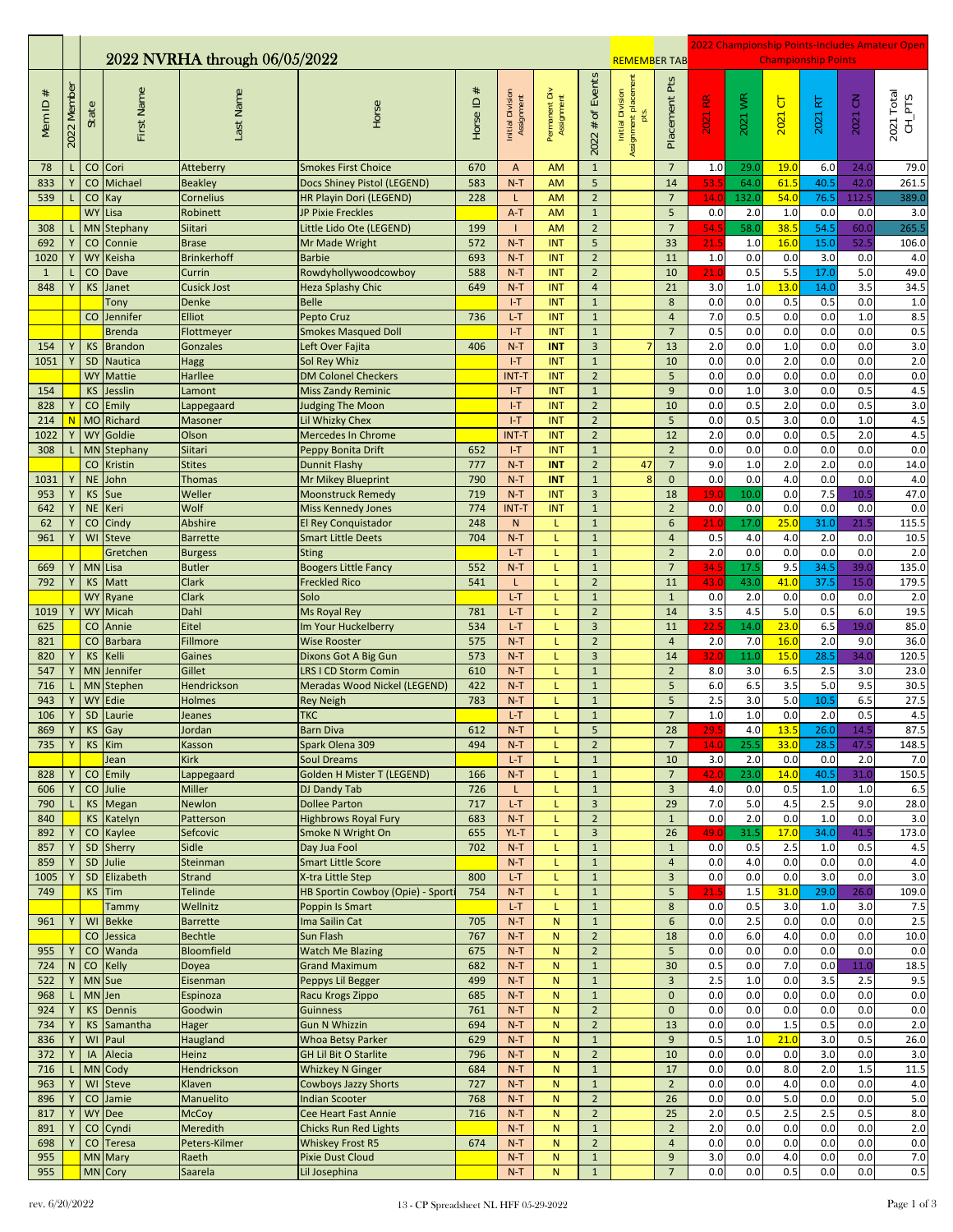|                       |             | 2022 NVRHA through 06/05/2022 |                     |                        |                                                          |                  |                                |                             |                                  |                                                                         |                                  | 2022 Championship Points-Includes Amateur Open<br><b>Championship Points</b> |            |                        |            |                                                  |                                    |  |
|-----------------------|-------------|-------------------------------|---------------------|------------------------|----------------------------------------------------------|------------------|--------------------------------|-----------------------------|----------------------------------|-------------------------------------------------------------------------|----------------------------------|------------------------------------------------------------------------------|------------|------------------------|------------|--------------------------------------------------|------------------------------------|--|
| $^{\rm \#}$<br>Mem ID | 2022 Member | State                         | First Name          | Last Name              | Horse                                                    | $\#$<br>Horse ID | Initial Division<br>Assignment | Permanent Div<br>Assignment | $2022 \#$ of Events              | <b>REMEMBER TAB</b><br>Initial Division<br>Assignment placement<br>pts. | Pts<br>Placement                 | $\underline{\mathbf{x}}$<br>2021                                             | 2021 WR    | $\overline{C}$<br>2021 | RT<br>2021 | $\mathrel{\mathop{\mathbf{S}}}\nolimits$<br>2021 | 2021 Total<br>$CH$ <sub>-PTS</sub> |  |
|                       |             | <b>NE</b>                     | Sondie              | Smith                  | Harley                                                   | 707              | $N-T$<br>$N-T$                 | N.<br>N.                    | $\mathbf 1$<br>$\mathbf{1}$      |                                                                         | 10<br>$\mathbf{0}$               | 1.0<br>0.0                                                                   | 0.0<br>0.0 | 0.0<br>0.0             | 0.0<br>0.0 | 0.0<br>0.0                                       | $1.0$<br>0.0                       |  |
| 967<br>957            | Υ           | CO                            | Cheryl<br>Jessica   | <b>Taylor</b><br>Tully | The Stormy Kid<br><b>Skeets Starlight Eve</b>            | 712              | $N-T$                          | N                           | $\mathbf 2$                      |                                                                         | 24                               | 1.0                                                                          | 0.5        | 5.0                    | 3.0        | 0.0                                              | 9.5                                |  |
| 990                   | Y           | $\mathsf{CO}$                 | Juliette            | Watt                   | <b>Starlights Whizdom</b>                                | 880              | $N-T$                          | N                           | $\overline{2}$                   |                                                                         | 13                               | 0.0                                                                          | 0.0        | 0.0                    | 0.0        | 0.0                                              | 0.0                                |  |
| 1026                  | Y           | <b>WY</b>                     | Mathew              | Woody                  | <b>MW Pearlsnap</b>                                      | 788              | $N-T$                          | N                           | $\overline{2}$                   |                                                                         | 23                               | 0.5                                                                          | 1.0        | 1.5                    | 0.0        | 0.0                                              | 3.0                                |  |
| 984                   | Υ           | CO                            | Rylie               | <b>Bauman</b>          | <b>Daseke</b>                                            | 729              | YN-T                           | Y-INT                       | $\overline{2}$                   | 56                                                                      | 19                               | 5.0                                                                          | 1.0        | 10.0                   | 5.0        | 11.0                                             | 32.0                               |  |
| 910                   | Y           | CO                            | Tori                | Dinan                  | <b>Mighty Effie</b>                                      | 654              | YN-T                           | Y-INT                       | 3                                |                                                                         | 19                               | 0.0                                                                          | 2.0        | 15.5                   | 7.0        | 7.0                                              | 31.5                               |  |
| 909                   | Υ           | CO                            | Caleb               | Dinan                  | <b>Kidd</b>                                              | 653              | YN-T                           | Y-INT                       | $\overline{2}$                   |                                                                         | 9                                | 3.0                                                                          | 2.0        | 18.5                   | 3.0        | 1.0                                              | 27.5                               |  |
| 911                   | Υ           | KS                            | Teagan              | <b>Eskam</b>           | Warrigal                                                 | 631              | $YI-T$                         | Y-INT                       | $\overline{2}$                   |                                                                         | 5                                | 3.0                                                                          | 0.5        | 1.0                    | 1.0        | 0.5                                              | 6.0                                |  |
| 1037                  | Υ           |                               | MO Nikki            | Ferguson               | <b>Exotic</b>                                            | 794              | YN-T                           | Y-INT                       | $\overline{2}$                   | 13                                                                      | 9                                | 1.5                                                                          | 0.0        | 2.0                    | 5.0        | 2.0                                              | 10.5                               |  |
| 1036<br>989           | Υ<br>Υ      | <b>KS</b><br>CO               | Calvin<br>Quincy    | Gugelmeyer<br>Swanson  | Hal of a Dog<br><b>Smart Little Coach</b>                | 793<br>732       | $I-T$<br><b>YINT</b>           | Y-INT<br>Y-INT              | $\overline{3}$<br>$\overline{2}$ | 10                                                                      | 12<br>9                          | 0.0<br>7.0                                                                   | 3.0<br>0.0 | 3.5<br>2.0             | 0.5<br>0.5 | 1.0<br>0.0                                       | 8.0<br>9.5                         |  |
| 867                   |             | KS                            | Grace               | <b>Douglas</b>         | <b>Very Smart Lover</b>                                  | 630              | YL-T                           | <b>YL</b>                   | $\overline{\mathbf{3}}$          |                                                                         | 20                               | 13.0                                                                         | 12.5       | 28.0                   | 12.5       | 6.0                                              | 72.0                               |  |
| 817                   |             | <b>KS</b>                     | Morgan              | Eskam                  | <b>Bets Smart Lena</b>                                   | 555              | YN-T                           | <b>YL</b>                   | $\overline{2}$                   |                                                                         | 6                                | 11.5                                                                         | 31.5       | 20.5                   | 6.5        | 4.0                                              | 74.0                               |  |
| 1033                  |             | <b>ΤΧ</b>                     | Alli Jo             | Roberts                | Lucky Black Star                                         | 791              | YL-T                           | <b>YL</b>                   | $\mathbf 2$                      |                                                                         | $\overline{7}$                   | 0.0                                                                          | 0.0        | 0.0                    | 0.0        | 0.0                                              | 0.0                                |  |
| 1034                  | Υ           | Tx                            | Avery               | <b>Roberts</b>         | <b>PBD Rawhide</b>                                       | 792              | YL-T                           | <b>YL</b>                   | $\overline{2}$                   |                                                                         | $\overline{7}$                   | 0.0                                                                          | 0.0        | 0.0                    | 0.0        | 0.0                                              | 0.0                                |  |
| 1045                  | Υ           | $\mathsf{CO}$                 | Ella                | Zimmerman              | Whatcha Ben Smokin                                       | 798              | YL-T                           | <b>YL</b>                   | $\overline{2}$                   |                                                                         | 10                               | 0.0                                                                          | 14.0       | 1.0                    | 0.0        | 0.0                                              | 15.0                               |  |
| 1043                  |             | CO                            | Addison             | <b>Barrett</b>         | <b>Bar Hit Whiz</b>                                      |                  | YN-T                           | <b>YN</b>                   | $\overline{2}$                   |                                                                         | 10                               | 1.0                                                                          | 0.0        | 0.0                    | 0.0        | 0.0                                              | 1.0                                |  |
| 934                   | Y           | CO                            | <b>Brody</b>        | Harpin (Holland)       | <b>Olenas White Gold</b>                                 | 740              | YN-T                           | <b>YN</b>                   | 3                                |                                                                         | 17                               | 0.5                                                                          | 0.0        | 0.0                    | 0.0        | 0.0                                              | 0.5                                |  |
|                       |             | CO                            | Brooklynn           | Loparco                | <b>SS Gallant Hope</b>                                   | 770              | YN-T                           | YN                          | $\overline{2}$                   |                                                                         | 6                                | 6.0                                                                          | 0.0        | 0.0                    | 0.0        | 0.0                                              | 6.0                                |  |
| 897<br>897            | Υ           | CO<br>CO                      | Autumn              | Manuelito<br>Manuelito | <b>Cromed Mint Twist</b><br><b>Indian Scooter</b>        | 769              | YN-T<br>YN-T                   | YN<br><b>YN</b>             | $\mathbf 2$<br>$\mathbf 1$       |                                                                         | 36<br>$\mathbf 0$                | 5.0<br>0.0                                                                   | 1.0<br>0.0 | 0.0<br>0.0             | 0.0<br>0.0 | 3.0<br>0.0                                       | 9.0<br>0.0                         |  |
| 898                   | Y           | $\mathsf{CO}$                 | Autumn<br>Maclain   | <b>Marion</b>          | Gentleman Pep                                            | 651              | YN-T                           | <b>YN</b>                   | $\overline{3}$                   |                                                                         | 38                               | 4.5                                                                          | 3.0        | 3.5                    | 0.0        | 6.0                                              | 17.0                               |  |
| 898                   | Υ           | $\mathsf{CO}$                 | Maclain             | <b>Marion</b>          | Joe                                                      | 773              | YN-T                           | YN                          | $\overline{2}$                   |                                                                         | 15                               | 0.0                                                                          | 0.0        | 0.0                    | 0.0        | 0.0                                              | 0.0                                |  |
| 1013                  | Υ           | CO                            | Elisa               | Roden                  | <b>Peppy Dual Desire</b>                                 | 766              | YN-T                           | <b>YN</b>                   | $\overline{2}$                   |                                                                         | 49                               | 8.0                                                                          | 0.0        | 11.0                   | 0.5        | 2.0                                              | 21.5                               |  |
| 958                   | Υ           | CO                            | <b>Stanton</b>      | Tully                  | Obi Wan Kenobi                                           | 711              | YN-T                           | <b>YN</b>                   | $1\,$                            |                                                                         | $\overline{2}$                   | 0.0                                                                          | 0.0        | 0.0                    | 0.0        | 0.0                                              | 0.0                                |  |
| 932                   | N           | CO                            | <b>Madeline</b>     | Vaughn                 | <b>Hot Cat Snickers</b>                                  | 802              | YN-T                           | <b>YN</b>                   | $\mathbf 1$                      |                                                                         | 16                               | 0.0                                                                          | 0.0        | 0.0                    | 4.0        | 0.0                                              | 4.0                                |  |
|                       |             | CO                            | Eleanor             | Woodward               | <b>RDS Herseys Kisses</b>                                |                  | YN-T                           | <b>YN</b>                   | $\mathbf{1}$                     |                                                                         | 6                                | 0.0                                                                          | 0.0        | 0.0                    | 0.0        | 0.0                                              | 0.0                                |  |
|                       |             | <b>WY</b>                     | Maria               | Antonovich             | Tar                                                      |                  | $N-T$                          |                             | $1\,$                            |                                                                         | $\mathbf{0}$                     | 0.0                                                                          | 0.0        | 0.0                    | 0.0        | 0.0                                              | 0.0                                |  |
| 794                   |             | CO                            | James               | Armstrong              | <b>Gallos Free Spirit</b>                                | 734              | $N-T$                          |                             | $1\,$                            |                                                                         | $\overline{2}$                   | 0.0                                                                          | 0.0        | 0.0                    | 0.0        | 0.0                                              | 0.0                                |  |
| 1007                  |             | CO<br><b>WY</b>               | Vanessa<br>Mallory  | Casey<br>Cecil         | <b>Nita S Wise Assett</b><br><b>WS Dunta Tuck N Boom</b> | 759              | $N-T$<br>$N-T$                 |                             | $\mathbf 1$<br>$\mathbf 1$       |                                                                         | 20<br>8                          | 0.0<br>2.0                                                                   | 0.0<br>0.0 | 3.0<br>0.0             | 0.5<br>0.0 | 0.0<br>0.0                                       | $\overline{3.5}$<br>2.0            |  |
| 905                   |             | CO                            | Lisa                | Clark                  | <b>SJR Diamond Oak</b>                                   | 809              | $N-T$                          |                             | $\mathbf 1$                      |                                                                         | 30                               | 0.0                                                                          | 3.0        | 0.0                    | 2.0        | 5.0                                              | 10.0                               |  |
| 886                   | Υ           | <b>KS</b>                     | Kendra              | Cornejo                | <b>KSU Top The Sail</b>                                  | 635              | $N-T$                          |                             | $\mathbf 1$                      |                                                                         | 11                               | 0.0                                                                          | 0.0        | 0.0                    | 0.5        | 0.0                                              | 0.5                                |  |
|                       |             |                               | Michelle            | Davis                  | Juliette                                                 |                  | $N-T$                          |                             | $1\,$                            |                                                                         | 6                                | 0.0                                                                          | 0.0        | 0.0                    | 0.0        | 0.0                                              | 0.0                                |  |
|                       |             |                               | Darcy               | <b>Davis</b>           | Hazel                                                    |                  | YN-T                           |                             | $1\,$                            |                                                                         | 5                                | 0.0                                                                          | 0.0        | 0.0                    | 0.0        | 0.0                                              | 0.0                                |  |
|                       |             |                               | Donita              | Denke                  | Flirt                                                    |                  | $N-T$                          |                             | $\mathbf 1$                      |                                                                         | $\overline{2}$                   | 0.0                                                                          | 0.0        | 0.0                    | 0.0        | 0.0                                              | 0.0                                |  |
|                       |             | CO                            | Quinn               | Denke<br>Derr          | <b>Oakley</b><br><b>Miss Trish Dunnit</b>                |                  | $N-T$<br>YN-T                  |                             | $\mathbf 1$<br>$\mathbf{1}$      |                                                                         | $\overline{2}$<br>19             | 0.0<br>2.0                                                                   | 0.0<br>0.0 | 0.0<br>0.0             | 0.0<br>9.0 | 0.0<br>0.0                                       | 0.0<br>11.0                        |  |
| 909                   | Y           |                               | Lexy<br>CO Caleb    | Dinan                  | Cory James (CJ)                                          | 810              | $YI-T$                         |                             | $\mathbf{1}$                     |                                                                         | 0                                | 0.0                                                                          | 0.0        | 1.0                    | 0.0        | $0.0\,$                                          | 1.0                                |  |
| 1023                  | Y           |                               | <b>WY</b> Avery     | Fails                  | <b>Painted Victory</b>                                   | 785              | $N-T$                          |                             | $\mathbf{1}$                     |                                                                         | $6\phantom{a}$                   | 0.0                                                                          | 0.0        | 0.0                    | 0.0        | 0.0                                              | 0.0                                |  |
| 1023                  |             |                               | <b>WY</b> Avery     | Fails                  | Digging Mr Digger                                        |                  | $N-T$                          |                             | $\mathbf{1}$                     |                                                                         | $\mathbf 0$                      | 0.0                                                                          | 0.0        | 0.0                    | 0.0        | 0.0                                              | 0.0                                |  |
| 1002                  |             |                               | CO Avery            | Genova                 | <b>Hydrive Merada</b>                                    | 755              | YN-T                           |                             | $\mathbf 1$                      |                                                                         | 15                               | 0.0                                                                          | 0.0        | 0.0                    | 0.0        | 0.0                                              | 0.0                                |  |
|                       |             | CO                            | Crystal             | George                 | <b>Shy Sugar Pup</b>                                     | 757              | $N-T$                          |                             | $\mathbf{1}$                     |                                                                         | $\sqrt{2}$                       | 0.0                                                                          | 0.0        | 0.0                    | 0.0        | 0.0                                              | 0.0                                |  |
| 1017                  | Υ           | <b>WY</b>                     | <b>Bernice</b>      | Goetschel              | Lnora Pepto                                              | 776              | $N-T$                          |                             | $\mathbf{1}$                     |                                                                         | 9                                | 0.0                                                                          | 0.0        | 0.5                    | 0.0        | 0.0                                              | 0.5                                |  |
|                       |             | $\rm CO$                      | Shay                | Gore                   | <b>Instant Gold Digger</b>                               | 806              | $N-T$                          |                             | $\mathbf{1}$                     |                                                                         | 5                                | 0.0                                                                          | 0.0        | 0.0                    | 0.0        | 0.0                                              | 0.0                                |  |
|                       |             | CO                            | Madison<br>CO Pilar | Hamm<br>Hanes          | <b>Doll</b><br><b>Mercedes</b>                           |                  | YN-T<br>$N-T$                  |                             | $\mathbf{1}$<br>$\mathbf{1}$     |                                                                         | 11<br>$\mathbf{0}$               | 0.0<br>0.0                                                                   | 4.0<br>0.0 | 0.0<br>0.0             | 0.0<br>0.0 | 0.0<br>0.0                                       | 4.0<br>0.0                         |  |
|                       |             |                               | Whitney             | <b>Hastings</b>        | Apple Jack                                               |                  | $N-T$                          |                             | $\mathbf{1}$                     |                                                                         | $\mathbf{1}$                     | 0.0                                                                          | 0.0        | 0.0                    | 0.0        | 0.0                                              | 0.0                                |  |
| 1018                  | Υ           | <b>WY</b>                     | Torrin              | Herman                 | <b>Remington Gunsmoke</b>                                |                  | YL-T                           |                             | $1\,$                            |                                                                         | 5                                | 0.0                                                                          | 0.5        | 0.0                    | 2.0        | 0.5                                              | 3.0                                |  |
| 1041                  | Y           | CO                            | Parker              | Horton                 | <b>Dollor</b>                                            |                  | YN-T                           |                             | $\mathbf{1}$                     |                                                                         | $\pmb{0}$                        | 0.0                                                                          | 0.0        | 0.0                    | 0.0        | 0.0                                              | 0.0                                |  |
|                       |             |                               | Kendall             | Johnson                | <b>Chex Dat Smart Pepto</b>                              |                  | $N-T$                          |                             | $\mathbf{1}$                     |                                                                         | 15                               | 0.0                                                                          | 0.0        | 0.0                    | 3.0        | 0.0                                              | 3.0                                |  |
|                       |             |                               | Kaye                | Johnson                | Diego Poco 700                                           |                  | $N-T$                          |                             | $\mathbf{1}$                     |                                                                         | 15                               | 0.0                                                                          | $1.0$      | 0.0                    | 0.0        | 0.0                                              | $1.0$                              |  |
| 1024                  | Υ           |                               | WY Kim              | Kent                   | Docs Double OT Buck                                      | 786              | $N-T$                          |                             | $\mathbf{1}$                     |                                                                         | $6\phantom{1}$                   | 0.0                                                                          | 0.0        | 0.0                    | 0.0        | 0.0                                              | 0.0                                |  |
|                       |             |                               | CO Heidi            | Knab                   | Tessa                                                    |                  | $N-T$                          |                             | $\mathbf{1}$                     |                                                                         | $\mathbf 0$                      | 0.0                                                                          | 0.0        | 0.0                    | 0.0        | 0.0                                              | 0.0                                |  |
| 992<br>992            | Υ           | CO                            | Heather<br>CO Matt  | Kouba<br>Kouba         | Sunolena Gal<br>Parks Cat Man                            | 737<br>746       | $N-T$<br>$N-T$                 |                             | $\mathbf{1}$<br>$1\,$            |                                                                         | 30<br>23                         | 4.0<br>0.0                                                                   | 4.0<br>0.0 | 0.0<br>0.0             | 6.0<br>4.0 | 3.0<br>0.0                                       | 17.0<br>4.0                        |  |
| 992                   |             |                               | CO Lillian          | Kouba                  | Parks Cat Man                                            | 746              | $YI-T$                         |                             | $\mathbf{1}$                     |                                                                         | 5                                | 0.0                                                                          | 5.0        | 0.0                    | 3.0        | 4.0                                              | 12.0                               |  |
| 992                   |             | CO                            | Mattie              | Kouba                  | Emmitt                                                   | 748              | YN-T                           |                             | $\mathbf{1}$                     |                                                                         | 5                                | 0.0                                                                          | 0.0        | 0.0                    | 0.0        | 0.0                                              | 0.0                                |  |
|                       |             |                               | Marilyn             | Larson                 | Paid By Spider                                           |                  | $N-T$                          |                             | $\mathbf{1}$                     |                                                                         | $\mathbf 0$                      | 0.0                                                                          | 0.0        | 0.0                    | 0.0        | 0.0                                              | 0.0                                |  |
|                       |             |                               | Chris               | Leape                  | <b>Just Making My Point</b>                              |                  | $N-T$                          |                             | $\mathbf{1}$                     |                                                                         | 24                               | 2.0                                                                          | 0.0        | 1.0                    | 0.5        | 3.0                                              | 6.5                                |  |
| 1050                  |             | <b>KS</b>                     | Janae               | Lee                    | <b>Stop To Smell The Roses</b>                           |                  | $YI-T$                         |                             | $\mathbf{1}$                     |                                                                         | $\overline{3}$                   | 0.0                                                                          | 0.0        | 0.0                    | 0.0        | 0.0                                              | 0.0                                |  |
|                       |             | CO                            | Ella                | Lersch                 | <b>KK Steel Bee</b>                                      |                  | YN-T                           |                             | $\mathbf{1}$                     |                                                                         | 6                                | 0.0                                                                          | 0.0        | 0.0                    | 0.0        | 0.0                                              | 0.0                                |  |
| 1010                  |             |                               | MN Toria            | Lodzinski              | Master Duro Cat                                          | 763              | $N-T$                          |                             | $\mathbf{1}$<br>$\mathbf{1}$     |                                                                         | $\overline{2}$                   | 0.0                                                                          | 0.0        | 0.0                    | 0.0        | 0.0                                              | 0.0                                |  |
|                       |             |                               | WY Robin<br>Kenlee  | Loepp<br>Maretol       | Jazzie<br>Cowboy                                         | 692              | $N-T$<br>YN-T                  |                             | $\mathbf{1}$                     |                                                                         | $\overline{7}$<br>$\overline{2}$ | 0.0<br>0.0                                                                   | 0.0<br>0.0 | 0.0<br>0.0             | 0.0<br>0.0 | 0.0<br>0.0                                       | 0.0<br>0.0                         |  |
|                       |             |                               | CO Mary             | <b>Marglin</b>         | <b>Hollywoods Catalyst</b>                               |                  | $N-T$                          |                             | $\mathbf{1}$                     |                                                                         | 21                               | 0.0                                                                          | 5.0        | 0.0                    | 0.0        | 0.0                                              | $5.0$                              |  |
|                       |             |                               | Janae               | Masoner                | <b>Acres Little Sausage</b>                              |                  | $N-T$                          |                             | $\mathbf 1$                      |                                                                         | 21                               | 3.0                                                                          | 2.0        | 0.0                    | $1.0$      | 0.5                                              | 6.5                                |  |
|                       |             |                               | Kahl                | Masoner                | Du It With A Splash                                      |                  | $N-T$                          |                             | $\mathbf{1}$                     |                                                                         | 11                               | 0.5                                                                          | 0.0        | 0.0                    | 0.0        | 0.0                                              | $0.5\,$                            |  |